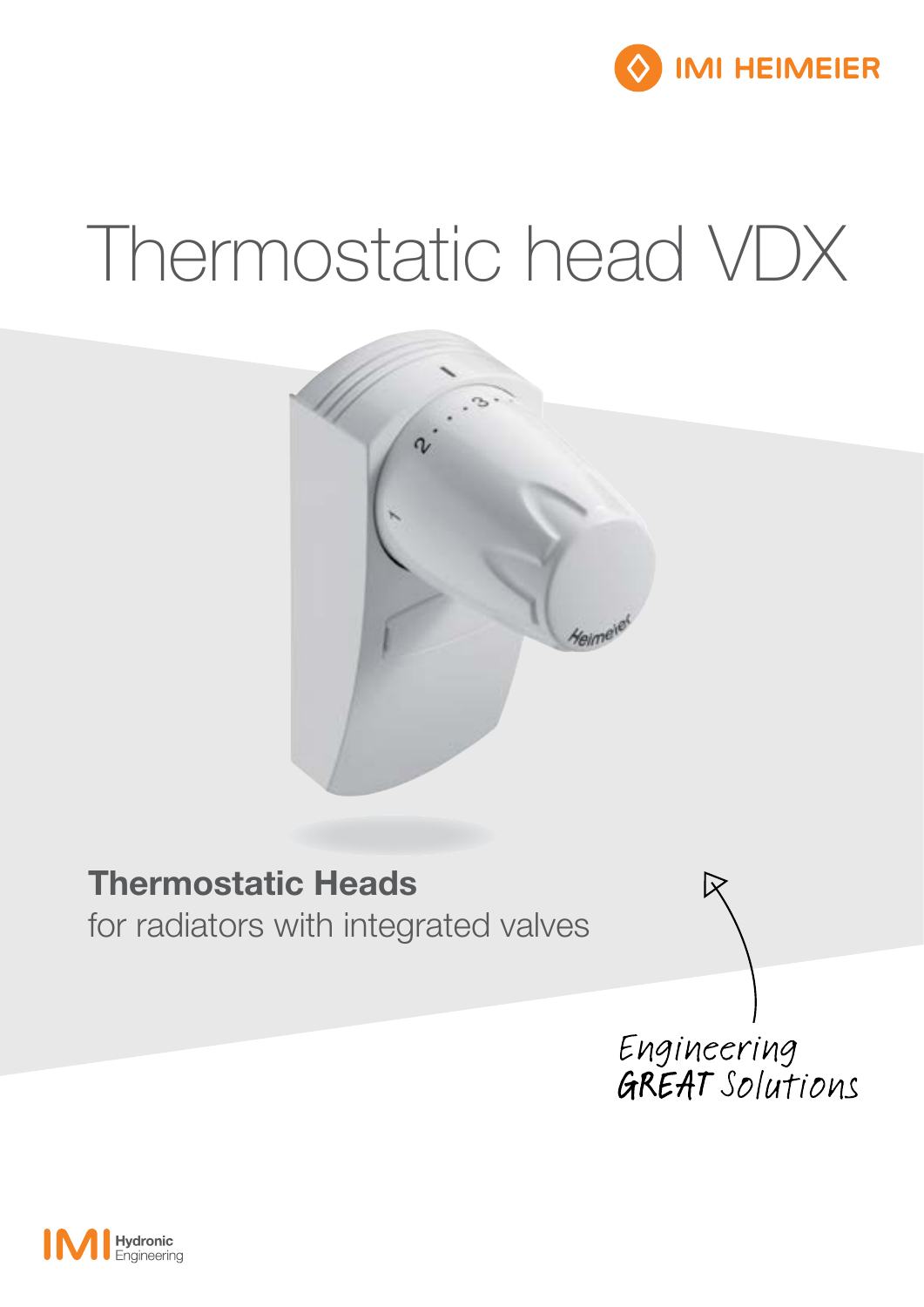# Thermostatic head VDX

The thermostatic head VDX combines perfected technology with contemporary design. It has been specially designed for installation on radiators with integrated valves with M 30 x 1.5 connecting threads on the thermostatic insert. Its new construction blends harmoniously with the radiator, creating a single integrated unit.

#### Key features

- > The thermostatic head VDX combines perfected technology with contemporary design
- $>$  It has been specially designed for installation on radiators with integrated valves with M 30 x 1.5 connecting threads on the thermostatic insert
- > Its new construction blends harmoniously with the radiator, creating a single integrated unit
- $>$  Liquid-filled thermostat with high pressure power and precision control



## Technical description

Applications area: Heating systems

#### Functions:

Room temperature control.

Frost protection.

Limiting or locking of a setting.

#### Control behavior:

Proportional controller without auxilliary energy. Liquid-filled thermostat. High pressure power, lowest hysteresis, optimal closing time.

Stable control behavior even in the case of small calculated p-band variation  $(<1K)$ .

Nominal temperature range: 6 °C - 28 °C

#### Temperature:

Max. sensor temperature: 50°C (122°F)

#### Specific extension: 0.22 mm/K,

Valve stroke limiter

#### Material:

ABS, PA6.6GF30, brass, steel, Liquid-filled thermostat.

Colour: White RAL 9016

#### Marking:

Heimeier.

Setting numbers 1-5.

#### Connection:

The thermostatic head VDX combines perfected technology with contemporary desian.

It has been specially designed for installation on radiators with integrated valves with M 30 x 1.5 connecting threads on the thermostatic insert.

Its new construction blends harmoniously with the radiator, creating a single integrated unit.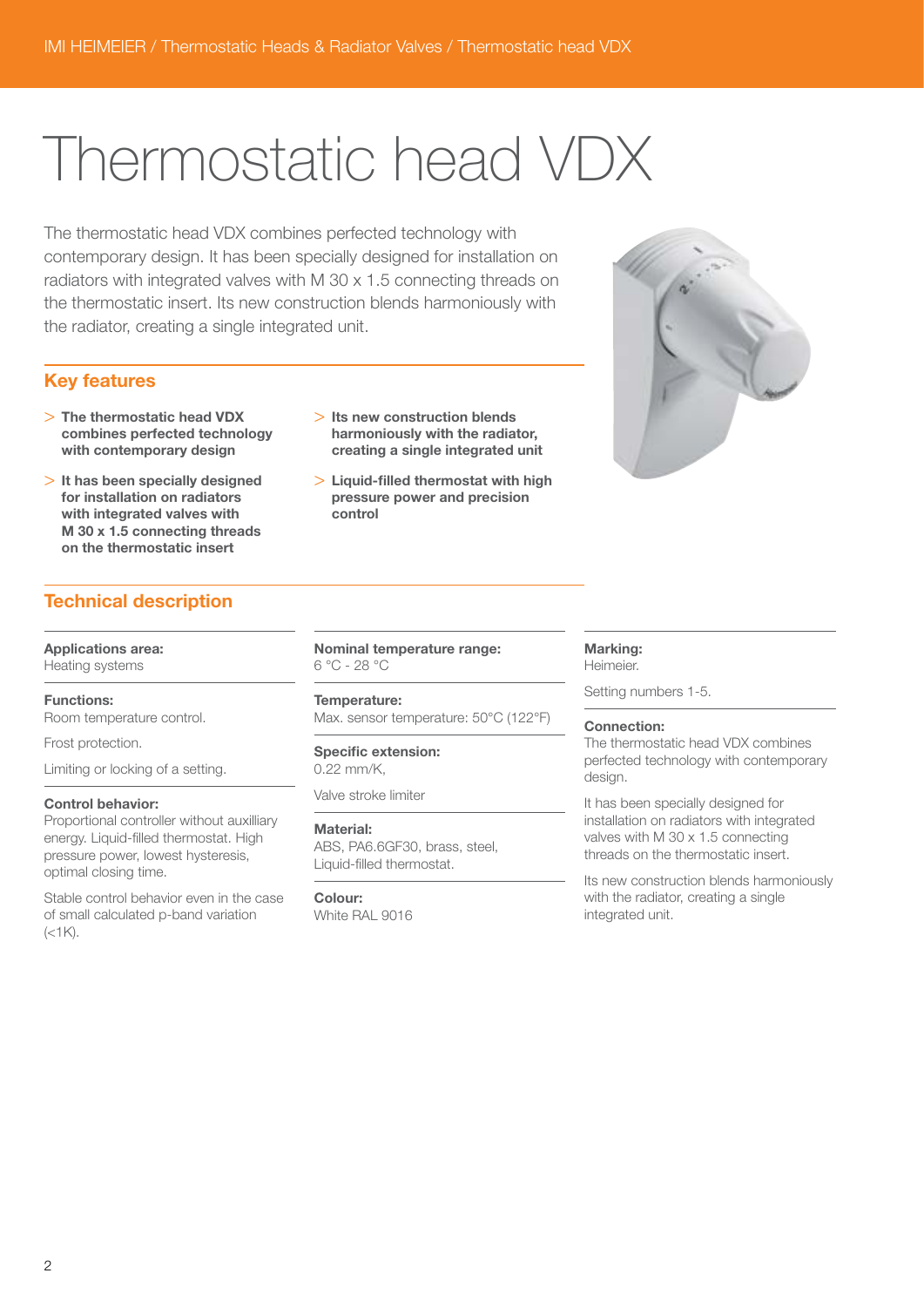

### Function

In terms of controls, thermostatic heads are seen as continuous proportional controllers (P controllers) that require no auxilliary energy. They do not need an electrical connection or other source of energy. Changes in room air temperature are proportional to changes in the valve stroke.

If the temperature of the air in the room increases due to sunshine, for example, the liquid in the temperature sensor expands and affects the corrugated pipe. This chokes the water supply to the radiator via the valve spindle. If the temperature in the room decreases, the opposite process occurs. The change in valve stroke caused by a change in temperature can be quantified as 0.22 mm per K room temperature change.

#### Application

#### Thermostatic head VDX at a radiator with integrated valve





The thermostatic head VDX fits, for example, on the following radiators with integrated valves:

| Alarko          |
|-----------------|
| Biasi           |
| Caradon Stelrad |
| Cetra           |
| Concept         |
| DEE             |
| Demrad          |
| DiaNorm         |
| Dia-therm       |
| Dunaferr        |
| DURA            |
| Ferroli         |
| Henrad          |

HM Heizkörper Kermi Korado Manaut Purmo Radson Rettig Superia Termo Teknik VSZ Zenith

Date: 08.15

Technical changes made by the radiator manufacturer must be taken into account.

Depending on the particular construction, the width of the side trim needs to be considered for type 11 radiators.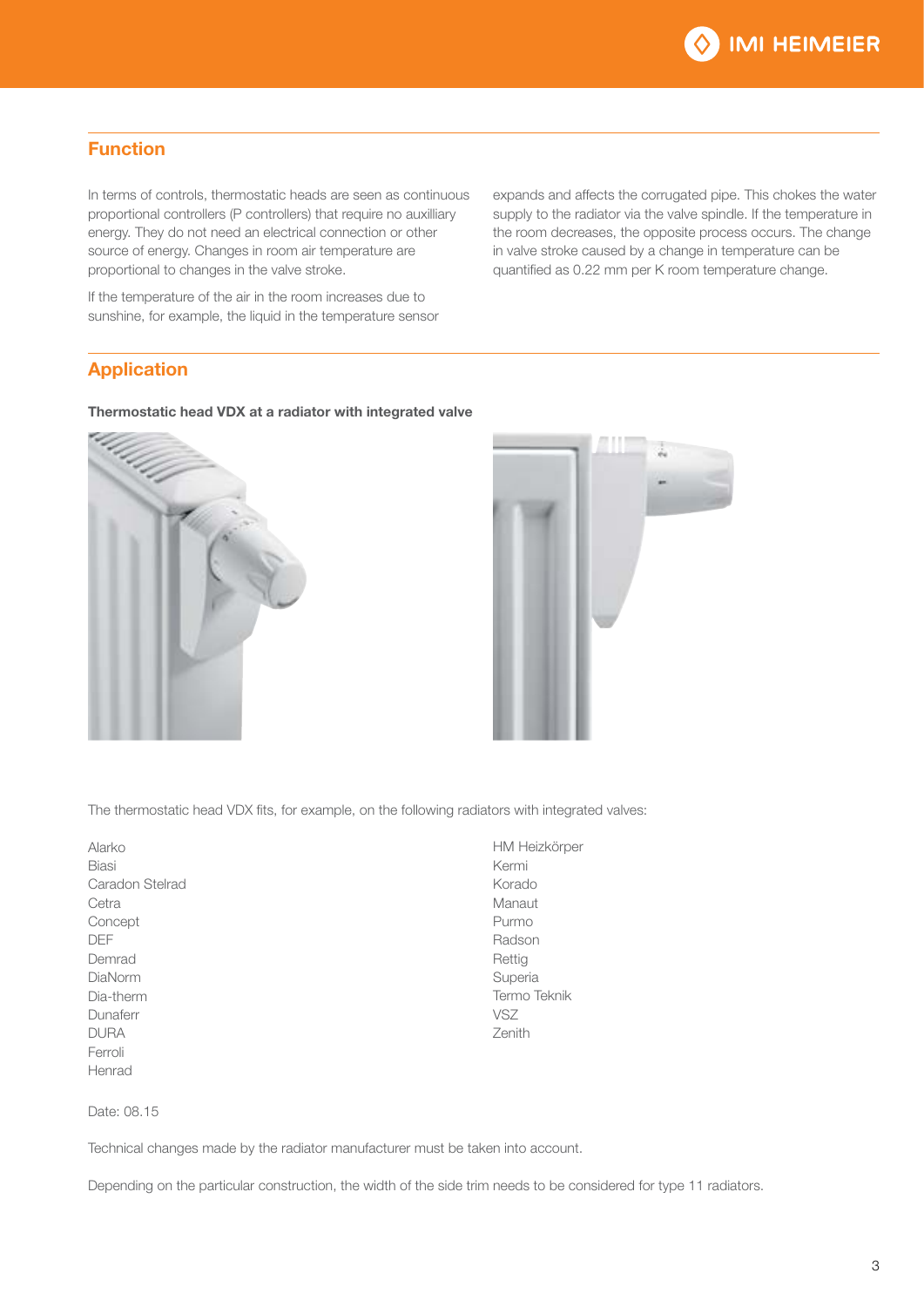#### **Operation**

#### Recommended room temperatures

The following temperature settings are recommended for the corresponding rooms based on heating with cost savings in mind:



#### Articles



#### Thermostatic head VDX

with M30x1.5 connection for radiators with integrated valves.

| $=$ A NI    | <b>Article No</b>            |
|-------------|------------------------------|
| 75411<br>ノト | חחב חח-ר<br>$\sqrt{11}$<br>◡ |



*The products, texts, photographs, graphics and diagrams in this document may be subject to alteration by IMI Hydronic Engineering without prior notice or reasons being given. For the most up to date information about our products and specifications, please visit www.imi-hydronic.com.*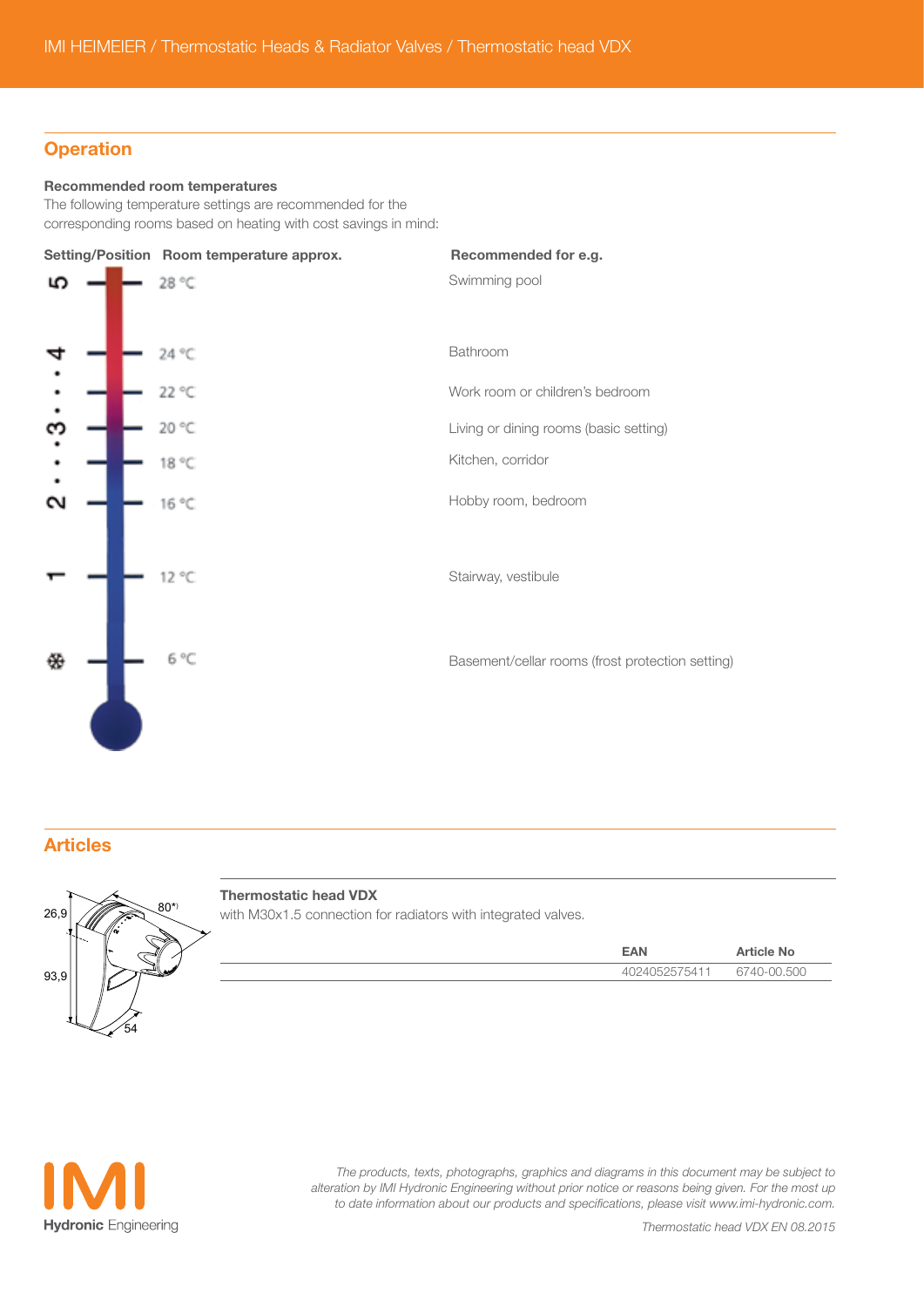

# **Thermostat-Kopf VDX mit Anschlussverkleidung für Ventilheizkörper, Anschluss M 30 x 1,5**

Montage- und Bedienungsanleitung

# **1 2 3**  $\frac{1}{2}$ l II WK6700-00-492

#### **Montage**

- Bauschutzkappe vom Thermostat-Oberteil abschrauben.
- Überprüfen, ob der Thermostat-Kopf auf Merkzahl 5 gedreht ist.
- Thermostat-Kopf auf Thermostat-Oberteil aufsetzen und aufschrauben. Achten Sie darauf, dass die Verkleidungshalterung nach unten weist.
- Rändelmutter mit Gummibackenzange fest anziehen (ca. 15 Nm).
- Anschlussverkleidung aufsetzen (Abb. 1). Befestigungsschraube vor das Gewinde der Verkleidungshalterung positionieren. Verkleidung ausrichten und Schraube mit Schraubendreher bis zum spürbaren Widerstand anziehen (Abb. 2).
- Kappe flächenbündig einsetzen (Abb. 3).
- Thermostat-Kopf auf gewünschte Merkzahl stellen.



#### **Bedienung**

#### **Begrenzung auf max. Temperatureinstellung**

Thermostat-Kopf auf gewünschte max. Temperatur einstellen, z. B. Merkzahl  $3 \approx 20$  °C.

Anschlagstift aus Parkposition am Kopfunterteil (Abb. 4) entnehmen und in Schlitz auf Höhe von Merkzahl 5 vollständig einstecken.

Der Thermostat-Kopf ist nun begrenzt. Einstellungen oberhalb Merkzahl 3 sind nicht mehr möglich.

#### **Begrenzung auf min. Temperatureinstellung**

Thermostat-Kopf auf gewünschte min. Temperatur einstellen, z. B. Merkzahl 2  $\approx$  16 °C.

Anschlagstift aus Parkposition am Kopfunterteil (Abb. 4) entnehmen und vier Schlitze oberhalb Merkzahl 5 vollständig einstecken.

Der Thermostat-Kopf ist nun begrenzt. Einstellungen unterhalb Merkzahl 2 sind nicht mehr möglich.

#### **Blockierung einer Temperatureinstellung**

Thermostat-Kopf auf gewünschte Temperatur einstellen,

z. B. Merkzahl  $3 \approx 20$  °C.

Anschlagstift aus Parkposition am Kopfunterteil (Abb. 4) entnehmen und zwei Schlitze oberhalb Merkzahl 5 bis zum spürbaren Widerstand einstecken. Ein vollständiges Einstecken des Anschlagstiftes ist nicht möglich.

Der Thermostat-Kopf ist nun auf Einstellung 3 blockiert. Zur entgültigen Blockierung den herausstehenden Teil des Anschlagstiftes abbrechen. Die Blockierung ist danach nicht mehr rückgängig zu machen.

Technische Änderungen vorbehalten.

10

**Hydronic** Engineering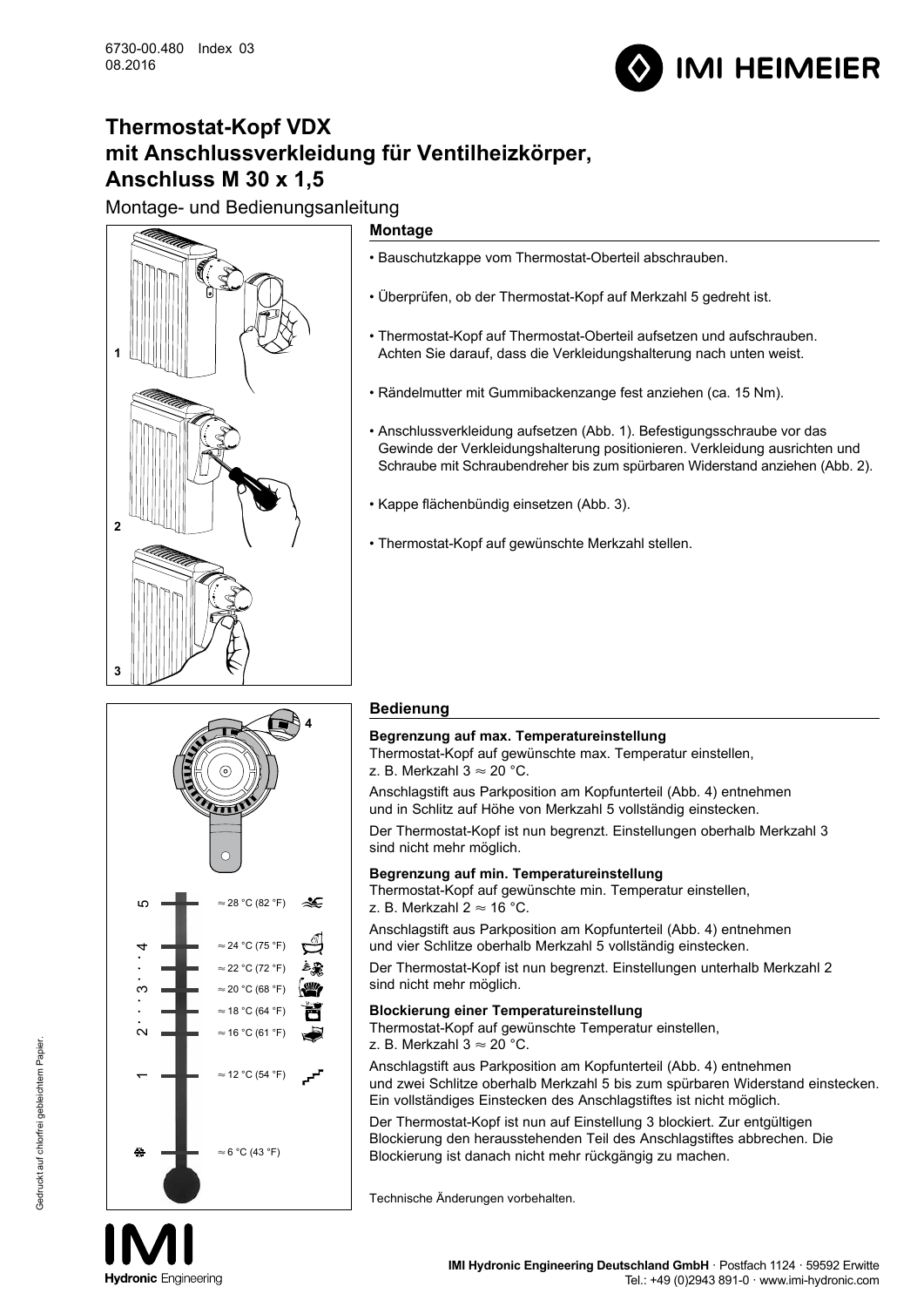

- **EN Thermostatic head VDX** with connection cover for radiators with integrated valve, M 30 x 1.5 connection
- **FR Tête thermostatique VDX** avec habillage du raccord pour les radiateurs à vanne intégrée, raccord M 30 x 1,5
- **NL Thermostaat-Regelelment VDX** met aansluitbehuizing voor klepradiatoren, aansluiting M 30 x 1,5

#### **Installation and operating instructions**

#### **Installation**

- Unscrew protective cap from thermostatic valve insert.
- Check whether the thermostatic head is turned to setting number 5.
- Place thermostatic head on thermostatic insert and screw on. Make sure that the cover retainer is pointing downwards.
- Use rubberised jaw wrench to tighten the locking ring (approx. 15 Nm).
- Fit connection cover in position (Fig. 1). Position fastening screw in front of thread of cover retainer. Align cover and use screwdriver to tighten screw until resistance is felt (Fig. 2).
- Fit cap flush (Fig. 3).
- Set thermostatic head to required number.

#### **Operation**

#### **Limiting to maximum**

**temperature setting** Set thermostatic head to required maximum temperature, e.g. number 3 ≈ 20 °C.

Remove stop pin in head body (Fig. 4) and

fully insert in slot level with setting number 5. The setting of the thermostatic head is now limited. Settings above number 3 are now no longer possible.

#### **Limiting to minimum**

#### **temperature setting**

Set thermostatic head to required minimum temperature, e.g. number 2 ≈ 16 °C.

Remove stop pin in head body (Fig. 4) and fully insert four slots above setting number 5.

The setting of the thermostatic head is now limited. Settings below number 2 are now no longer possible.

#### **Blocking a temperature setting**

Set thermostatic head to required temperature, e.g. number 3 ≈ 20 °C.

Remove stop pin in head body (Fig. 4) and insert two slots above setting number 5 until resistance is felt. It is not possible to fully insert the stop pin.

The thermostatic head is now blocked at setting number 3. To finally block the setting, break off the protruding part of the stop pin. The blocked setting can now no longer be reversed.

Right to make technical changes reserved. Sous réserve de modifications techniques Technische wijzigingen voorbehouden.



#### **Montage**

- Dévisser le capuchon de protection de l'insert thermostatique.
- Vérifier si la tête thermostatique est réglée sur le chiffre repère 5.
- Poser la tête thermostatique sur l'insert thermostatique et la visser. Faire attention à ce que la fixation de l'habillage soit tournée vers le bas.
- Serrer à fond l'écrou moleté à l'aide d'une pince à mâchoires caoutchoutées (couple d'env. 15 Nm).
- Poser l'habillage du raccord (Fig. 1). Positionner la vis de fixation devant le filetage de la fixation de l'habillage. Orienter l'habillage et serrer la vis avec un tournevis jusqu'à percevoir une résistance sensible (Fig. 2).
- Insérer le capuchon à fleur de la surface (Fig. 3).
- Régler la tête thermostatique sur le chiffre repère souhaité.

#### **Utilisation**

#### **Limitation au réglage**

**maximum de la température** Régler la tête thermostatique à la température maximale souhaitée, par ex. sur le chiffre repère 3 ≈ 20 °C.

Retirer le pin d'arrêt de la position d'arrêt sur la partie inférieure de la tête (Fig. 4) et l'insérer dans la fente à la hauteur du chiffre repère 5.

La tête thermostatique est maintenant limitée. Il n'est désormais plus possible d'effectuer des réglages au-delà du chiffre repère 3.

#### **Limitation au réglage minimum de la température**

Régler la tête thermostatique à la température minimale souhaitée, par ex. sur le chiffre repère 2 ≈ 16 °C.

Retirer le pin d'arrêt de la position d'arrêt sur la partie inférieure de la tête (Fig. 4) et l'insérer entièrement quatre fentes au-delà du chiffre repère 5.

La tête thermostatique est maintenant limitée. Il n'est désormais plus possible d'effectuer des réglages au-dessous du chiffre repère 2.

**Blocage d'un réglage de la température** Régler la tête thermostatique à la température souhaitée, par ex. sur le chiffre repère 3 ≈ 20 °C.

Retirer le pin d'arrêt de la position d'arrêt sur la partie inférieure de la tête (Fig. 4) et l'insérer entièrement deux fentes au-delà du chiffre repère 5 jusqu'à percevoir une résistance sensible (Fig. 2). Il est impossible d'insérer entièrement le pin d'arrêt.

La tête thermostatique est maintenant bloquée sur le réglage 3. Casser la partie saillante du pin d'arrêt pour procéder au blocage définitif. Il n'est ensuite plus possible d'annuler le réglage.

#### **Montage- en bedieningshandleiding**

#### **Montage**

- Schroef de beschermkap van het thermostatisch binnenwerk.
- Controleer of de thermostatisch regelelement is ingesteld op kengetal 5.
- Plaats de thermostatisch regelelement op het thermostatisch binnenwerk en schroef hem vast. Let op dat de behuizingshouder naar beneden wijst.
- Draai de kartelmoer vast met een rubberen bektang (ca. 15 Nm).
- Plaats de aansluitbehuizing (afb. 1). Positioneer de bevestigingsschroef voor de schroefdraad van de behuizingshouder. Lijn de behuizing uit en draai de schroef tot een voelbare weerstand vast met een schroevendraaier (afb. 2).
- Plaats de kap zodanig dat deze vlak afsluit  $(afh. 3)$
- Stel de thermostatisch regelelement in op het gewenste kengetal.

#### **Bediening**

#### **Begrenzing op max.**

**temperatuurinstelling**

Stel de thermostatisch regelelement in op de gewenste max. temperatuur, bijv. kengetal  $3 \approx 20$  °C.

Verwijder de aanslagstift uit de parkeerpositie aan het koponderdeel (afb. 4) en plaats hem ter hoogte van het kengetal 5 volledig in de gleuf.

De thermostatisch regelelement is nu begrensd. Instellingen boven het kengetal 3 zijn niet meer mogelijk.

#### **Begrenzing op min.**

#### **temperatuurinstelling**

Stel de thermostatisch regelelement in op de gewenste min. temperatuur, bijv. kengetal  $2 \approx 16 \degree C$ .

Verwijder de aanslagstift uit de parkeerpositie aan het koponderdeel (afb. 4) en plaats hem vier gleuven boven het kengetal 5 volledig in de gleuf.

De thermostatisch regelelement is nu begrensd. Instellingen onder het kengetal 2 zijn niet meer mogelijk.

#### **Blokkering van een temperatuurinstelling** Stel de thermostatisch regelelement in op de gewenste temperatuur, bijv. kengetal 3 ≈ 20 °C.

Verwijder de aanslagstift uit de parkeerpositie aan het koponderdeel (afb. 4) en plaats hem twee gleuven boven het kengetal 5 in de gleuf totdat u een weerstand voelt. Het is niet mogelijk, de aanslagstift volledig in de gleuf te steken.

De thermostatisch regelelement is nu geblokkeerd bij instelling 3. Voor de definitieve blokkering breekt u het uitstekende deel van de aanslagstift eraf. De blokkering kan daarna niet meer ongedaan worden gemaakt.

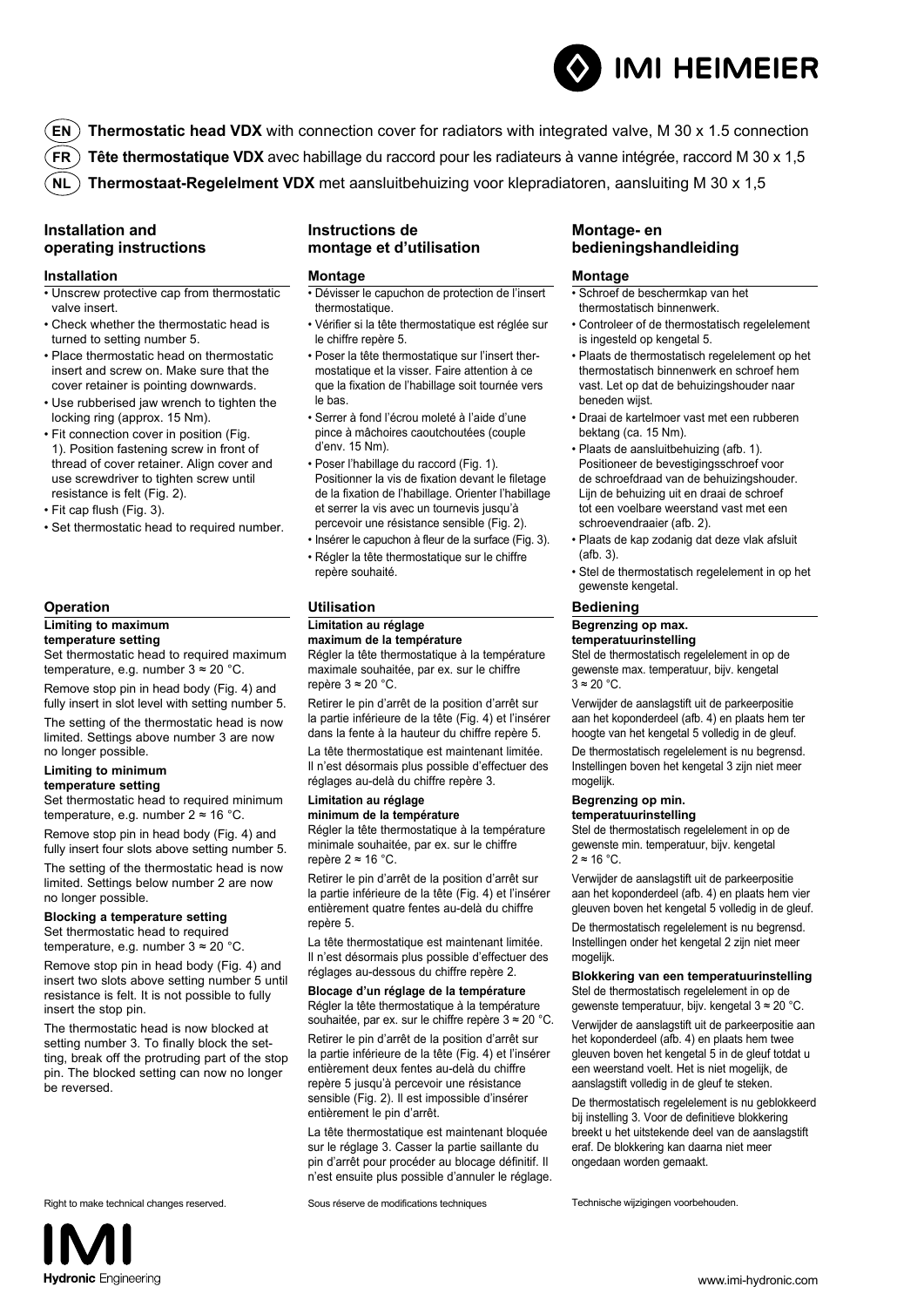**IT Testina termostatica VDX** con rivestimento di raccordo per radiatori a valvola, raccordo M 30 x 1,5 **ES**

**Cabeza termostática VDX** con revestimiento de unión para radiadores con válvula, empalme M 30 x 1,5

**RU Термостатическая головка VDX** с присоединительной крышкой для радиаторов с вентилем, присоединительный размер M 30 x 1,5

#### **Istruzioni di montaggio e per l'uso**

#### **Montaggio**

- Svitare il cappuccio protettivo dalla parte superiore della valvola termostatica.
- Controllare se la testina termostatica si trova sulla cifra 5.
- Applicare ed avvitare la testina termostatica sulla parte superiore della valvola termostatica. Verificare che il supporto del rivestimento sia rivolta verso il basso.
- Serrare a fondo il dado zigrinato con una pinza a ganasce di gomma (coppia di serraggio circa 15 Nm).
- Applicare il rivestimento di raccordo (fig. 1). Posizionare la vite di fissaggio davanti alla filettatura del supporto del rivestimento. Posizionare correttamente il rivestimento e con un cacciavite serrare la vite fino a percepire una resistenza (fig. 2).
- Applicare il cappuccio posizionandolo a filo (fig. 3).
- Portare la testina termostatica sulla cifra desiderata.

#### **Utilizzo**

#### **Limitazione alla regolazione**

**max. della temperatura** Regolare la testina termostatica sulla temperatura max. desiderata, ad esempio sulla cifra 3 ≈ 20 °C.

Togliere il perno di arresto dalla posizione di parcheggio sulla parte inferiore della testina (4) ed inserirlo completamente nella scanalatura all'altezza della cifra 5.

La testina termostatica è ora limitata. Le regolazioni al di sopra della cifra 3 non sono più necessarie.

#### **Limitazione alla regolazione min. della temperatura**

Regolare la testina termostatica sulla temperatura min. desiderata, ad esempio sulla cifra  $2 \approx 16$  °C.

Togliere il perno di arresto dalla posizione di parcheggio sulla parte inferiore della testina (4) ed inserirlo completamente nella quarta scanalatura al di sopra della cifra 5.

La testina termostatica è ora limitata. Le regolazioni al di sotto della cifra 2 non sono più necessarie.

**Bloccaggio di una regolazione della temperatura** Regolare la testina termostatica sulla temperatura desiderata, ad esempio sulla cifra 3 ≈ 20 °C.

Togliere il perno di arresto dalla posizione di parcheggio sulla parte inferiore della testina (4) ed inserirlo nella seconda scanalatura al di sopra della cifra 5 fino a percepire una resistenza. L'inserimento completo del perno di arresto non è possibile.

La testina termostatica è ora bloccata sulla posizione 3. Per il bloccaggio definitivo rompere la parte sporgente del perno di arresto. Ora il bloccaggio non può essere più annullato.

# **Hydronic** Engineering

#### **Instrucciones de montaje y de uso**

#### **Montaje**

- Desatornillar la tapa protectora de la parte superior de la válvula termostática.
- Controlar si la cabeza termostática está girada al número 5.
- Colocar y enroscar la cabeza termostática en la pieza superior del termostato. Cuide de que el soporte del revestimiento mire hacia abajo.
- Apretar bien la tuerca moleteada con la tenaza de mordazas de goma (aprox. 15 Nm).
- Colocar el revestimiento de unión (fig. 1). Posicionar el tornillo de sujeción delante de la rosca del soporte de revestimiento. Alinear el revestimiento y apretar el tornillo con el destornillador hasta notar una resistencia (fig. 2).
- Poner la caperuza enrasada (fig. 3).
- Poner la cabeza termostática en el número deseado.

#### **Funcionamiento**

#### **Limitación al ajuste**

#### **máx. de temperatura**

Poner la cabeza termostática a la temperatura máx. deseada, p. ej. número 3 ≈ 20 °C.

Extraer la espiga de tope de la posición en la pieza inferior del cabezal (fig. 4) e insertarla completamente en la ranura a la altura del número 5 .

Ahora la cabeza termostática está limitada. Ya no son posibles ajustes por encima del número 3.

**Limitación al ajuste mín. de temperatura** Poner la cabeza termostática a la temperatura mín. deseada, p. ej. número 2 ≈ 16 °C.

Extraer la espiga de tope de la posición en la pieza inferior del cabezal (fig. 4) e insertarla completamente cuatro ranuras por encima del número 5.

Ahora la cabeza termostática está limitada. Ya no son posibles ajustes por debajo del número 2.

#### **Bloqueo de un ajuste de temperatura** Poner la cabeza termostática a la temperatura

deseada, p. ej. número 3 ≈ 20 °C. Extraer la espiga de tope de la posición en la pieza inferior del cabezal (fig. 4) e insertarla

dos ranuras por encima del número 5 hasta sentir una resistencia. No es posible insertar completamente la espiga de tope.

Ahora la cabeza termostática está bloqueada en el ajuste 3. Para un bloqueo definitivo, quebrar la parte sobresaliente de la espiga de tope. Después el bloqueo ya no se puede anular.

Con riserva di modifiche tecniche. Reservado el derecho a modificaciones técnicas.

#### **Инструкция по монтажу и обслуживанию**

#### **Монтаж**

- Открутите защитную крышку с верхней части термостатического вентиля.
- Проверьте, установлена ли термостатическая головка на отметку 5.
- Установите термостатическую головку на верхнюю часть термостата и прикрутите её. Следите за тем, чтобы держатель крышки был направлен вниз.
- Плотно затяните гайку с накаткой с помощью плоскогубцев с резиновыми губками (примерно 15 Нм).
- Установите крышку (рис. 1). Установите винт крепления перед резьбой держателя крышки. Выставите крышку в нужное положение и затяните винт крепления с помощью отвёртки до ощутимого сопротивления (рис. 2).
- Установите пластинку крышки заподлицо с крышкой (рис. 3).
- Установите термостатическую головку на желательную отметку.

#### **Обслуживание**

#### **Ограничение максимальной температуры** Установите термостатическую головку на желательную макс. температуру, например, отметка 3 ≈ 20 °C.

Вытащите упорный штифт из гнезда в нижней части головки (рис. 4) и вставьте

до конца в прорезь на высоте отметки 5.

Теперь термостатическая головка имеет ограничитель. Установка выше отметки 3 больше невозможна.

#### **Ограничение минимальной температуры** Установите термостатическую головку на желательную мин. температуру, например, отметка 2 ≈ 16 °C.

Вытащите упорный штифт из гнезда в нижней части головки (рис. 4) и вставьте до конца на четыре прорези выше отметки 5.

Теперь термостатическая головка имеет ограничитель. Установка ниже отметки 2 больше невозможна.

**Блокировка регулировки температуры** Установите термостатическую головку на желательную температуру, например, отметка  $3 \approx 20$  °C.

Вытащите упорный штифт из гнезда в нижней части головки (рис. 4) и вставьте до ощутимого сопротивления на две прорези выше отметки 5. Установка упорного штифта до конца невозможна.

Теперь термостатическая головка заблокирована на отметке 3. Для окончательной блокировки обломайте выступающую часть упорного штифта. После этого блокировку уже нельзя отменить.

Оставляем за собой право на внесение изменений, обусловленных модернизаци

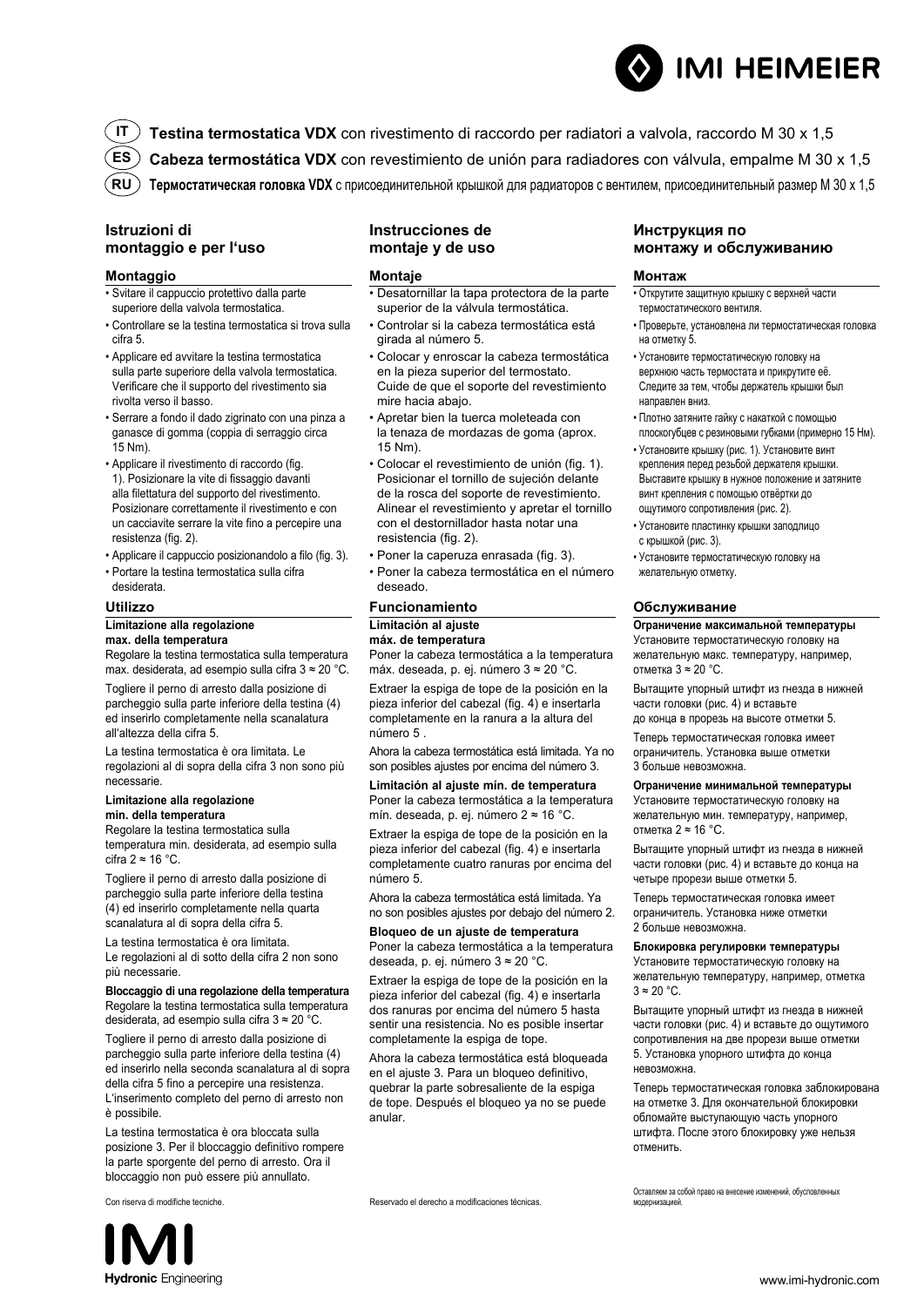

**PL Głowica termostatyczna VDX** z osłoną złącza do grzejnika zaworowego, złącze M 30 x 1,5

**CZ Termostatická hlavice VDX** s krytem pro otopná tělesa Ventil-kompakt, připojovací závit M 30 x 1,5

**SK Termostatická hlavica VDX** s pripájacím plášťom pre ventilové vykurovacie telesá, prípojka M 30 x 1,5

#### **Instrukcja montażu i obsługi**

#### **Montaż**

- Odkręcić kapturek ochronny wkładki termostatycznej.
- Sprawdzić, czy głowica termostatyczna jest ustawiona na cyfrę 5.
- Głowicę termostatyczną założyć na wkładkę zaworową i przykręcić. Zwrócić uwagę, aby zamocowanie osłony było skierowana do dołu.
- Mocno dokręcić nakrętkę radełkowaną za pomocą kleszczy ze szczękami gumowanymi (ok. 15 Nm).
- Założyć osłonę złącza (rys. 1). Śrubę mocującą ustawić przed gwintem zamocowania osłony. Ustawić osłonę i przykręcić śrubę wkrętakiem do wyczuwalnego oporu (rys. 2).
- Założyć kapturek tak, aby powierzchnie były zbieżne (rys. 3).
- Głowicę termostatyczną ustawić na żądaną liczbę nastawy.

#### **Obsługa**

#### **Ograniczenie do maks.**

**nastawy temperatury**

Głowicę termostatyczną ustawić na pożądaną temperaturę maksymalną, np. cyfrę 3 ≈ 20 °C.

Wyjąć klips ograniczający z pozycji parkowania na dolnym elemencie głowicy (rys. 4) i włożyć do końca w szczelinę na wysokości cyfry 5.

Obrót głowicy termostatycznej jest teraz ograniczony. Nie jest możliwe ustawienie powyżej cyfry 3.

#### **Ograniczenie do min. nastawy temperatury**

Głowicę termostatyczną ustawić na pożądaną temperaturę minimalną , np. cyfrę 2 ≈ 16 °C.

Wyjąć klips ograniczający z pozycji parkowania na dolnym elemencie głowicy (rys. 4) i włożyć do końca w czwartą szczelinę nad cyfrą 5.

Obrót głowicy termostatycznej jest teraz ograniczony. Nie jest możliwe ustawienie poniżej cyfry 2.

#### **Zablokowanie nastawy temperatury** Głowicę termostatyczną ustawić na pożądaną

temperaturę, np. cyfrę 3 ≈ 20 °C.

Wyjąć klips ograniczający z pozycji parkowania na dolnym elemencie głowicy (rys. 4) i włożyć do wyczuwalnego oporu w drugą szczelinę nad cyfrą 5. Całkowite włożenie klipsa ograniczającego nie jest możliwe.

Głowica termostatyczna jest teraz zablokowana na nastawie 3. W celu definitywnego zablokowania należy wyłamać wystającą część klipsa ograniczającego. Po tej czynności blokada jest nieodwracalna.



#### **Návod k montáži a obsluze**

#### **Montáž**

- Vyšroubujte ochrannou krytku ventilové vložky v otopném tělese.
- Zkontrolujte, zda je termostatická hlavice nastavena na číselnou značku 5.
- Nasaďte termostatickou hlavici na ventilovou vložku a zašroubujte ji. Dbejte na to, aby držák krytu směřoval dolů.
- Rýhovanou matici pevně utáhněte kleštěmi s pryžovými čelistmi (cca 15 Nm).
- Nasaďte kryt (obr. 1). Zkontrolujte zda je šroub nad držákem krytu. Vyrovnejte kryt, a šroubovákem utáhněte šroub až k citelnému odporu (obr. 2).
- Nasaďte krytku šroubu tak, aby těsně přiléhala (obr. 3).
- Nastavte termostatickou hlavici na požadovanou číselnou značku.

#### **Obsluha**

#### **Omezení max.**

**teploty** Nastavte termostatickou hlavici na

požadovanou max. teplotu, např. na číselnou značku 3 ≈ 20 °C.

Vyjměte dorazový kolíček z počáteční polohy ve spodní části hlavice (obr. 4) a zcela jej zasuňte do drážky ve výši číselné značky 5.

Termostatická hlavice má nyní omezený rozsah. Nastavení nad číselnou značku 3 je omezeno.

#### **Omezení min.**

#### **teploty**

Termostatickou hlavici nastavte na požadovanou min. teplotu, např. na číselnou .<br>značku 2 ≈ 16 °C.

Vyjměte dorazový kolíček z počáteční polohy ve spodní části hlavice (obr. 4) a zcela jej zasuňte čtyři drážky nad číselnou značkou 5.

Termostatická hlavice má nyní omezený rozsah. Nastavení pod číselnou značku 2 nelze provést.

#### **Zablokování**

#### **nastavené teploty**

Termostatickou hlavici nastavte na požadovanou teplotu, např. na číselnou značku 3 ≈ 20 °C.

Vyjměte dorazový kolíček z počáteční polohy ve spodní části hlavice (obr. 4) a až k citelnému odporu jej zasuňte dvě drážky nad číselnou značku 5. Úplné zasunutí dorazového kolíčku není možné.

Termostatická hlavice je nyní blokovaná na nastavení 3. Pro trvalé blokování odlomte vyčnívající část dorazového kolíčku. Blokování potom nelze zrušit.

#### **Návod na montáž a obsluhu**

#### **Montáž**

- Odskrutkujte ochrannú čiapočku z hornej časti termostatu.
- Preverte, či je termostatická hlavica nastavená na číslo 5.
- Nasaďte a naskrutkujte termostatickú hlavicu na hornú časť termostatického ventilu. Dbajte na to, aby držiak plášťa ukazoval nadol.
- Ryhovanú maticu pevne pritiahnite pomocou klieští s gumovými čeľusťami (cca. 15 Nm).
- Nasaďte pripájací plášť (obr. 1). Umiestnite upevňovaciu skrutku pred závit držiaka plášťa. Plášť vyrovnajte a dotiahnite skrutku skrutkovačom až po citeľný odpor (obr. 2).
- Čiapočku nasaďte tak, aby plošne lícovala (obr. 3).
- Nastavte termostatickú hlavicu na požadované číslo.

#### **Obsluha**

#### **Obmedzenie max.**

## **teploty**

na dolnej časti hlavice (obr. 4) a úplne ho zasuňte do drážky vo výške čísla 5.

Nastavenia nad číslom 3 už nie sú možné.

#### **Obmedzenie min.**

#### **teploty**

Nastavte termostatickú hlavicu na požadovanú min. teplotu, napr. číslo 2 ≈ 16 °C.

Vyberte dorazový kolík z parkovacej polohy na dolnej časti hlavice (obr. 4) a úplne ho zasuňte štyri drážky nad číslom 5.

Teraz je termostatická hlavica obmedzená. Nastavenia pod číslom 2 už nie sú možné.

#### **Zablokovanie**

#### **nastavenia teploty**

Nastavte termostatickú hlavicu na požadovanú teplotu, napr. číslo 3 ≈ 20 °C.

Vyberte dorazový kolík z parkovacej polohy na dolnej časti hlavice (obr. 4) a zasuňte ho dve drážky nad číslom 5 až po citeľný odpor. Úplné zasunutie dorazového kolíka nie je možné.

Teraz je termostatická hlavica zablokovaná na nastavení 3. Na definitívne zablokovanie odlomte trčiacu časť dorazového kolíka. Potom sa už zablokovanie nedá zrušiť.

v techniczne zastrzeżone. Technické změny vyhrazeny. Technické změny vyhrazeny. Technické zmeny vyhradené.

Nastavte termostatickú hlavicu na požadovanú max. teplotu, napr. číslo 3 ≈ 20 °C.

Vyberte dorazový kolík z parkovacej polohy

Teraz je termostatická hlavica obmedzená.

www.imi-hydronic.com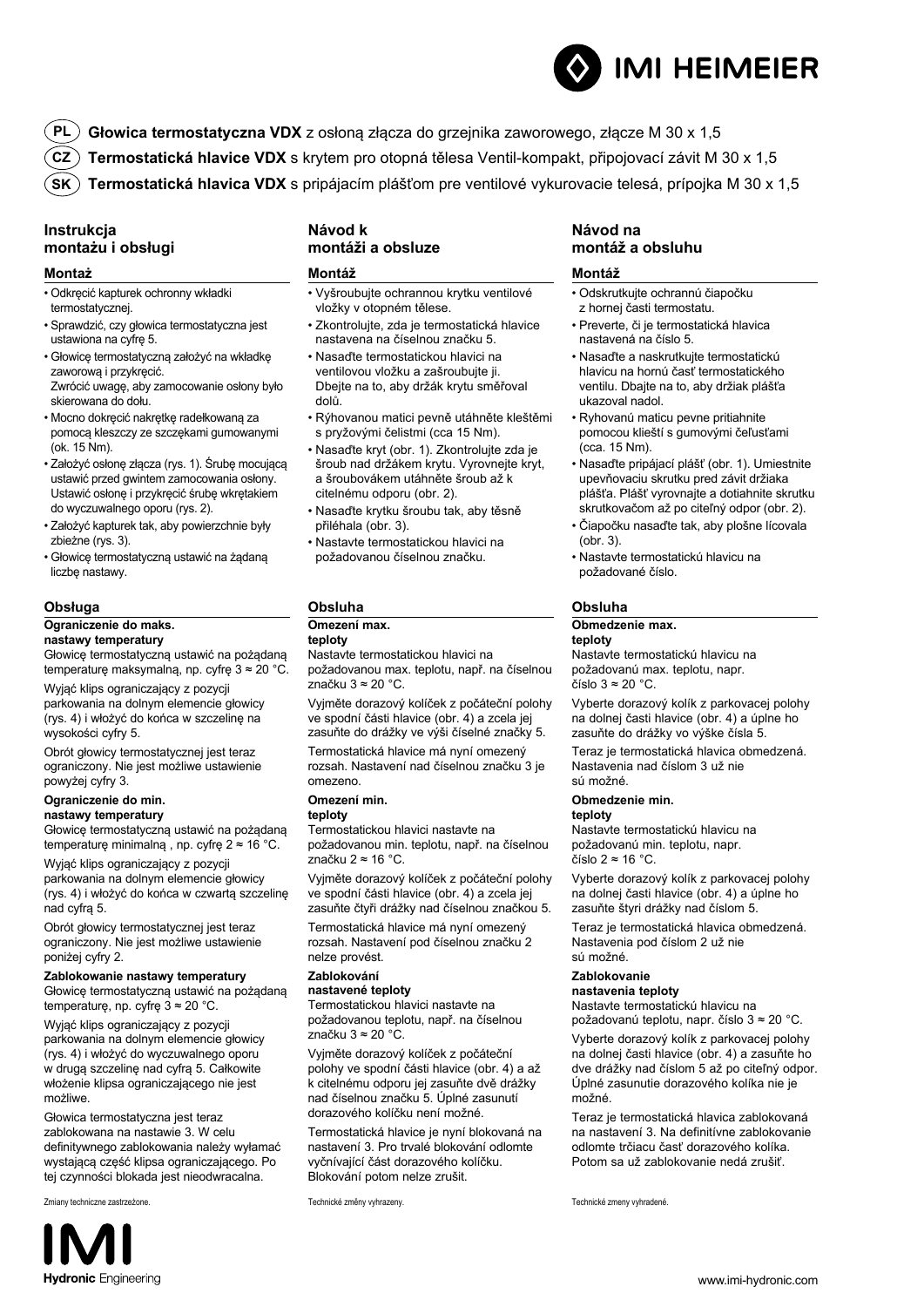**HU VDX termosztatikus fej** beépített szelepes fűtőtestekre, M 30 x 1,5-ös csatlakozóval

- **HR Termostatska glava VDX** s priključnim pokrovom za radijatore s ventilom, priključak M 30 x 1,5
- **EL Κεφαλή θερμοστάτη VDX** με επένδυση σύνδεσης για θερμαντικά σώματα βαλβίδας, σύνδεση M 30 x 1,5

#### **Szerelési és kezelési útmutató**

#### **Felszerelés**

- Csavarja le a védősapkát a termosztatikus szeleptestről.
- Ellenőrizze, hogy a termosztatikus fej az 5-ös jelzőszámra van-e állítva.
- Helyezze fel és csavarozza rá a termosztatikus fejet a termosztatikus szeleptestre. Ügyeljen arra, hogy a burkolattartószem lefelé mutasson.
- Húzza meg a recés anyát gumipofás fogóval (kb. 15 Nm).
- Helyezze fel a burkolatot (1. ábra). Helyezze a rögzítőcsavart a burkolat-tartószem menete elé. Állítsa be a burkolatot, és az érezhető ellenállásig húzza meg a csavart csavarhúzóval (2. ábra).
- Helyezze be a zárókupakot úgy, hogy az síkban legyen (3. ábra).
- Állítsa be a termosztatikus fejet a kívánt jelzőszámra.

#### **Használat**

#### **Korlátozás max.**

#### **hőmérséklet beállításra**

Állítsa be a termosztatikus fejet max. hőmérsékletre, pl. a 3-as jelzőszámra, mely  $≈ 20 °C$ .

Vegye ki a szelepfej alsó részében található takarékütközőt a parkolási pozicióból és helyezze be az 5-ös jelzőszám magasságában.

A termosztatikus fej korlátozása most aktív, azaz a 3-as jelzőszám feletti értékekre nem lehet beállítani a termosztatikus fejet.

#### **Korlátozás min.**

#### **hőmérséklet beállításra**

Állítsa be a termosztatikus fejet min. hőmérsékletre, pl. a 2-es jelölőszámra, mely  $≈ 16 °C$ .

Vegye ki a szelepfej alsó részében található takarékütközőt a parkolási pozicióból és helyezze be az 5-ös jelzőszám felett négy hellyel.

A termosztatikus fej korlátozása most aktív, azaz a 2-es jelzőszám alatti értékekre nem lehet beállítani a termosztatikus fejet.

#### **Hőmérséklet**

#### **beállítás blokkolása**

Állítsa be a termosztatikus fejet a kívánt hőmérsékletre, pl. a 3-as jelölőszámra, mely  $≈ 20 °C$ .

Vegye ki a szelepfej alsó részében található takarékütközőt a parkolási pozicióból és helyezze be az 5-ös jelzőszám felett két hellyel. Ügyeljen arra, hogy a takarékütközőt nem lehet teljesen bedugni.

A termosztatikus fej most blokkolva van a 3-as beállításra. Végleges blokkoláshoz le kell törni az ütközőcsap kiálló részét. A blokkolást ezután már nem lehet visszavonni.

zaki jellegű változtatások joga fenntartva. **Tehničke izmjene pridržane.** Με την επιφύλαξη τεχνικών αλλαγών αλλαγών

#### **Uputa za montažu i uporabu**

#### **Montaža**

- Zaštitnu kapu odvrnuti s gornjeg dijela termostata.
- Provjeriti je li glava okrenuta na označni broj 5.
- Termostatsku glavu postaviti na gornji dio termostata i pritegnuti. Pritom pazite da držač pokrova pokazuje prema dolje.
- Nazubljenu maticu čvrsto pritegnuti kliještima s gumiranim čeljustima (cca. 15 Nm).
- Postaviti priključni pokrov (slika 1). Pričvrsni vijak postaviti pred navoj držača pokrova. Poravnati pokrov i vijak pritegnuti odvijačem dok se ne osjeti otpor (slika 2).
- Umetnuti kapu tako da bude u ravnini (slika 3).
- Termostatsku glavu postaviti na željeni označni broj.

#### **Korištenje**

#### **Ograničenje podešavanja**

**maksimalne temperature** Termostatsku glavu podesiti na željenu maksimalnu temperaturu, npr. označni broj

 $3 \approx 20$  °C.

Zatik graničnika izvući iz početnog položaja na donjem dijelu glave (slika 4) i potpuno umetnuti u prorez u visini označnog broja 5.

Okretanje termostatske glave time je ograničeno. Podešavanja iznad označnog broja 3 više nisu moguća.

#### **Ograničenje podešavanja minimalne temperature**

Glavu termostata podesiti na željenu minimalnu temperaturu, npr. označni broj  $2 \approx 16 \text{ °C}.$ 

Zatik graničnika izvući iz početnog položaja na donjem dijelu glave (slika 4) i potpuno umetnuti u četvrti prorez iznad označnog broja 5.

Okretanje glave termostata time je ograničeno. Podešavanja ispod označnog broja 2 više nisu moguća.

#### **Blokiranje određenog podešenja temperature**

Termostatske glavu podesiti na željenu temperaturu, npr. označni broj 3 ≈ 20 °C.

Zatik graničnika izvući iz početnog položaja na donjem dijelu glave (slika 4) i umetnuti u drugi prorez iznad označnog broja 5 dok se ne osjeti otpor. Nije moguće potpuno umetanje zatika graničnika.

Termostatska glava time je blokirana na podešenje 3. Za trajno blokiranje otkinuti dio zatika graničnika koji strši. Nakon toga više nije moguće ukloniti blokiranje.

#### **Οδηγίες εγκατάστασης και χειρισμού**

#### **Εγκατάσταση**

- Ξεβιδώστε το προστατευτικό κάλυμμα από το πάνω μέρος του θερμοστάτη
- Ελέγξτε αν η κεφαλή θερμοστάτη έχει περιστραφεί στη θέση με τον αριθμό 5.
- Τοποθετήστε την κεφαλή θερμοστάτη στο πάνω μέρος του θερμοστάτη και βιδώστε την. Προσέξτε ώστε η βάση της επένδυσης να δείχνει προς τα κάτω.
- Σφίξτε καλά το ραβδωτό παξιμάδι με πένσα με λαστιχένιες σιαγόνες (περίπου 15 Nm).
- Τοποθετήστε την επένδυση σύνδεσης (εικ. 1). Τοποθετήστε τη βίδα στερέωσης πριν από το σπείρωμα της βάσης επένδυσης. Ευθυγραμμίστε την επένδυση και σφίξτε τη βίδα με κατσαβίδι μέχρι να γίνει αντιληπτή κάποια αντίσταση (εικ. 2).
- Τοποθετήστε το καπάκι να κλείσει πρόσωπο (εικ. 3).
- Ρυθμίστε την κεφαλή θερμοστάτη στη θέση με τον επιθυμητό αριθμό.

#### **Χειρισμός**

#### **Περιορισμός στη**

#### **μέγ. θερμοκρασία**

Ρυθμίστε την κεφαλή θερμοστάτη στην επιθυμητή μέγ. θερμοκρασία, π.χ. σημάδι 3 ≈ 20 °C.

Αφαιρέστε τον τερματικό πείρο από τη θέση ασφάλισης στο κάτω τμήμα κεφαλής (εικ. 4) και τοποθετήστε τον στην εγκοπή στο ύψος του σημείου 5 πλήρως.

Η κεφαλή θερμοστάτη τώρα είναι περιορισμένη. Ρυθμίσεις πάνω από το σημείο 3 δεν είναι πλέον εφικτές.

#### **Περιορισμός στην**

#### **ελάχ. θερμοκρασία**

Ρυθμίστε την κεφαλή θερμοστάτη στην επιθυμητή ελάχ. θερμοκρασία, π.χ. σημάδι 2 ≈ 16 °C.

Αφαιρέστε τον τερματικό πείρο από τη θέση ασφάλισης στο κάτω τμήμα κεφαλής (εικ. 4) και τοποθετήστε τον πλήρως τέσσερις εγκοπές πάνω από το σημείο 5.

Η κεφαλή θερμοστάτη τώρα έχει περιορισμό.

Ρυθμίσεις κάτω από το σημείο 2 δεν είναι πλέον εφικτές. **Περιορισμός ρύθμισης** 

#### **θερμοκρασίας**

Ρυθμίστε την κεφαλή θερμοστάτη στην επιθυμητή θερμοκρασία, π.χ. σημάδι 3 ≈ 20 °C.

Αφαιρέστε τον τερματικό πείρο από τη θέση ασφάλισης στο κάτω τμήμα κεφαλής (εικ. 4) και τοποθετήστε τον δύο εγκοπές πάνω από το σημείο 5 μέχρι να αισθανθείτε αντίσταση. Δεν είναι εφικτή τώρα η πλήρης τοποθέτηση του τερματικού πείρου.

Η κεφαλή θερμοστάτη έχει ασφαλίσει στη ρύθμιση 3. Για την οριστική ασφάλιση σπάστε το μέρος του τερματικού πείρου που προεξέχει. Η ασφάλιση μετά από αυτό δεν μπορεί να ακυρωθεί.



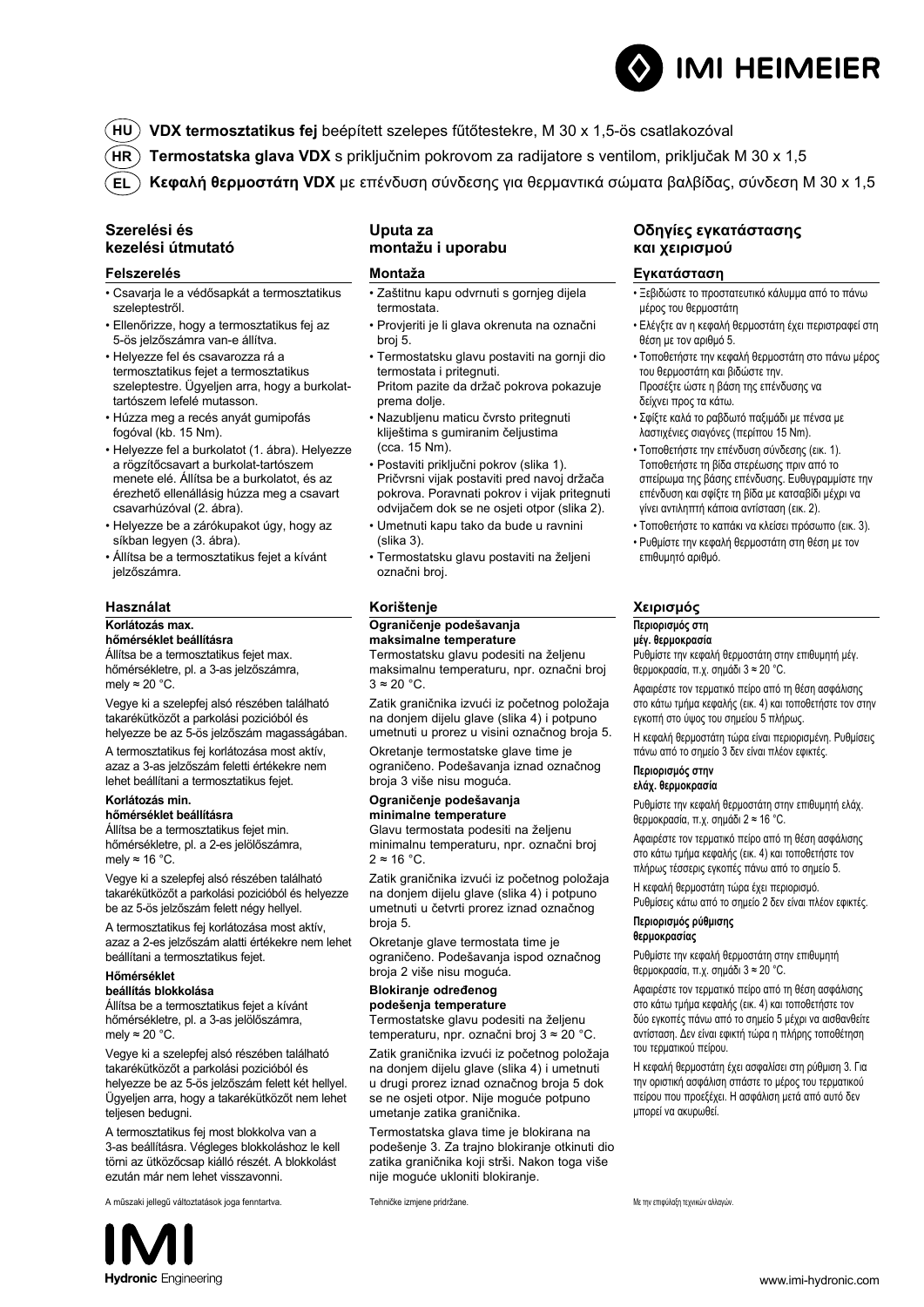

**JP** サーモスタット・ヘッド **VDX** バルブ式ラジエータ用接続カバー、接続 M 30 x 1.5 **IS ZH Hitastillir VDX** með tengingahlíf fyrir vatnsofn með ofnloka, tengingu M 30 x 1,5 温控阀头 **VDX** 带散热器阀连接护壳,规格 M 30 x 1.5

取り付けおよび取扱説明書 **Leiðbeiningar um** 

#### 取付け

- サーモスタット上部の保護キャップを回転 して取り外します。
- サーモスタット・ヘッドが 5 にセットされ ているかチェックします。
- サーモスタット・ヘッドをサーモスタット 上部にねじで取り付けます。 その時カバーのホールダーが下向きである 様、注意を払ってください。
- 刻みつきナットをラバー付きニッパーで硬 く締めます(約 15 Nm)。
- 接続部カバーを被せます(図 1)。固定用 ネジをカバーのホールダーネジ穴の前に位置 を決めます。 カバーをセットし、ネジをネジまわしで相当
- の抵抗を感じるまで締めます (図 2)。 • キャップを平面に密着するように取り付け ます(図 3)。
- サーモスタット・ヘッドを好みのマーキング 数に合わせます。

#### 操作

最高温度設定の制限 サーモスタットヘッドを希望する最高温度に設 定します、たとえばゲージ番号 3 � 20 °C。

ヘッドの下部にある止め場所(図4)からスト ッパースティックを取り出し、ゲージ番号 5 の位置にあるスリットに完全に差し込みます。

サーモスタットヘッドはこれで制限設定がされ ました。これで、ゲージ番号 3 以上に設定す ることはできません。

#### 最低温度設定の制限

サーモスタットヘッドを希望する最低温度に設 定します、たとえばゲージ番号 2 � 16 °C。 ヘッドの下部にある止め場所 (図 4) からスト ッパースティックを取り出し、ゲージ番号 5 の 4 スリット上に完全に差し込みます。

サーモスタットヘッドはこれで制限設定がされ ました。これで、ゲージ番号2以下に設定する ことはできません。

温度設定をブロックする

サーモスタットヘッドを希望する温度に設定し ます、たとえばゲージ番号 3 � 20 °C。

ヘッドの下部にある止め場所 (図 4) からス ト ッパースティックを取り出し、ゲージ番号 5 の 2 スリット上のスリットに相当の抵抗を感 じるところまで差し込みます。ストッパーステ ィックを完全に差し込むのは不可能です。

これでサーモスタットヘッドは 3 でブロック されます。最終的にブロックするにはストッパ ースティックの突き出している部分を折りま す。この後にブロックを戻すことはできませ ん。

# **uppsetningu og notkun**

#### **Uppsetning**

- Skrúfið hlífðarhettuna af lokahausnum. • Gangið úr skugga um að hitaneminn vísi á stillitöluna 5. • Setjið hitastillinn upp á lokahausinn og
- skrúfið hann fastan. Gætið að því að festingin á tengingahlífinni vísi niður.
- Skrúfið riffluðu festiróna þéttingsfast (ca. 15 Nm) á með gúmmívarinni töng.
- Setjið tengingahlífina upp á hitastillinn (mynd 1). Staðsetjið festiskrúfuna fyrir framan skrúfganginn á festingu tengihlífarinnar. Komið hlífinni rétt fyrir og herðið á skrúfunni með skrúfjárni þangað til nokkurt átak þarf (mynd 2).
- Setjið hettuna aftur á þannig að hún flútti við yfirborðið (mynd 3).
- Stillið hitanemann á þá tölu sem óskað er.

#### **Notkun**

**Takmörkun á hámarkshitastillingu** Stillið hitanemann á það hámarkshitastig

sem óskað er, t.d. á stillitöluna 3 ≈ 20 °C. Takið stillipinnann úr slíðrinu á neðri hluta

hitastillisins (mynd 4) og stingið honum alveg inn í rifuna á móts við stillitöluna 5.

Nú er búið að takmarka stillimöguleika hitanemans þannig að ekki er hægt að stilla hann hærra en á 3.

**Takmörkun á lágmarkshitastillingu**

Stillið hitanemann á það lágmarkshitastig sem óskað er, t.d. á stillitöluna 2 ≈ 16 °C. Takið stillipinnann úr slíðrinu á neðri hluta hitastillisins (mynd 4) og stingið honum

alveg inn í fjórðu rifu ofan við stillitöluna 5. Nú er búið að takmarka stillimöguleika

hitanemans þannig að ekki er hægt að stilla hann lægra en á 2.

#### **Festing tiltekinnar hitastillingar** Stillið hitanemann á það hitastig sem óskað

er að faststilla á, t.d. á töluna 3 ≈ 20 °C.

Takið stillipinnann úr slíðrinu á neðri hluta hitastillisins (mynd 4) og stingið honum inn í aðra rifu ofan við stillitöluna 5 þangað til hann er þéttingsfastur í. Ekki er hægt að stinga pinnanum alveg inn.

Nú er hitaneminn faststilltur á 3. Ef óskað er að festa þessa stillingu varanlega má brjóta af þann hluta stillipinnans sem stendur út úr rifunni. En sé það gert er ekki hægt að opna stillimöguleika síðar.

安装和操作指南

#### 安 装

- 将装配保护帽从温控阀芯上旋下。
- 检查,温控阀头是否被旋至刻度5处。
- 将温控阀头装在温控阀芯上并旋紧。 注意,加固片朝下。
- 用橡胶虎钳将滚花螺母旋紧 (约15 Nm)。
- 装上连接护壳(插图1)。将紧固螺丝 对准加固片上的螺纹孔。校正护壳,并 用螺丝起子旋紧螺丝,直至感觉到明显 阻力(插图2)
- 平整装入护冒(插图3)
- 将温控阀头调至需要的刻度指数位置 上。

#### 操 作

最 高 温 度 调 节 限 制 将温控阀头调节至需要的最高温度值,例 如刻度指数 $3 \approx 20$  °C。

从旋钮下部取出止动销(插图4),并将 其完整插入刻度指数5高度上的孔隙中。

此时,温控阀头被设限,将不会被设置在 刻度指数3以上的位置。

最 低 温 度 调 节 限 制 将温控阀头调节至需要的最低温度值,例 如刻度指数2 � 16 °C。

从旋钮下部取出止动销(插图4),并将 其完整插入刻度指数5高度以上的四个孔 隙中。

此时,温控阀头被设限,将不会被设置在 刻度指数2以下的位置。

锁定温度设置 将温控阀头调节至需要的温度值,例如刻 度指数3 � 20 °C。

从旋钮下部取出止动销(插图4),并将 其完整插入刻度指数5高度以上的两个孔 隙中,直至感觉到明显的阻抗力。此时不 可能将止动销完全插入。

此时温控阀头被锁定在刻度指数3的位置 上。去掉止动销的凸出部分可最终锁定温 度设置。此后,温度锁定功能不再可以被 撤消。



技術変更の可能性があります。 Með fyrirvara um tæknilegar breytingar. Með fyrirvara um tæknilegar breytingar. インディング 保留技术 变更的权利。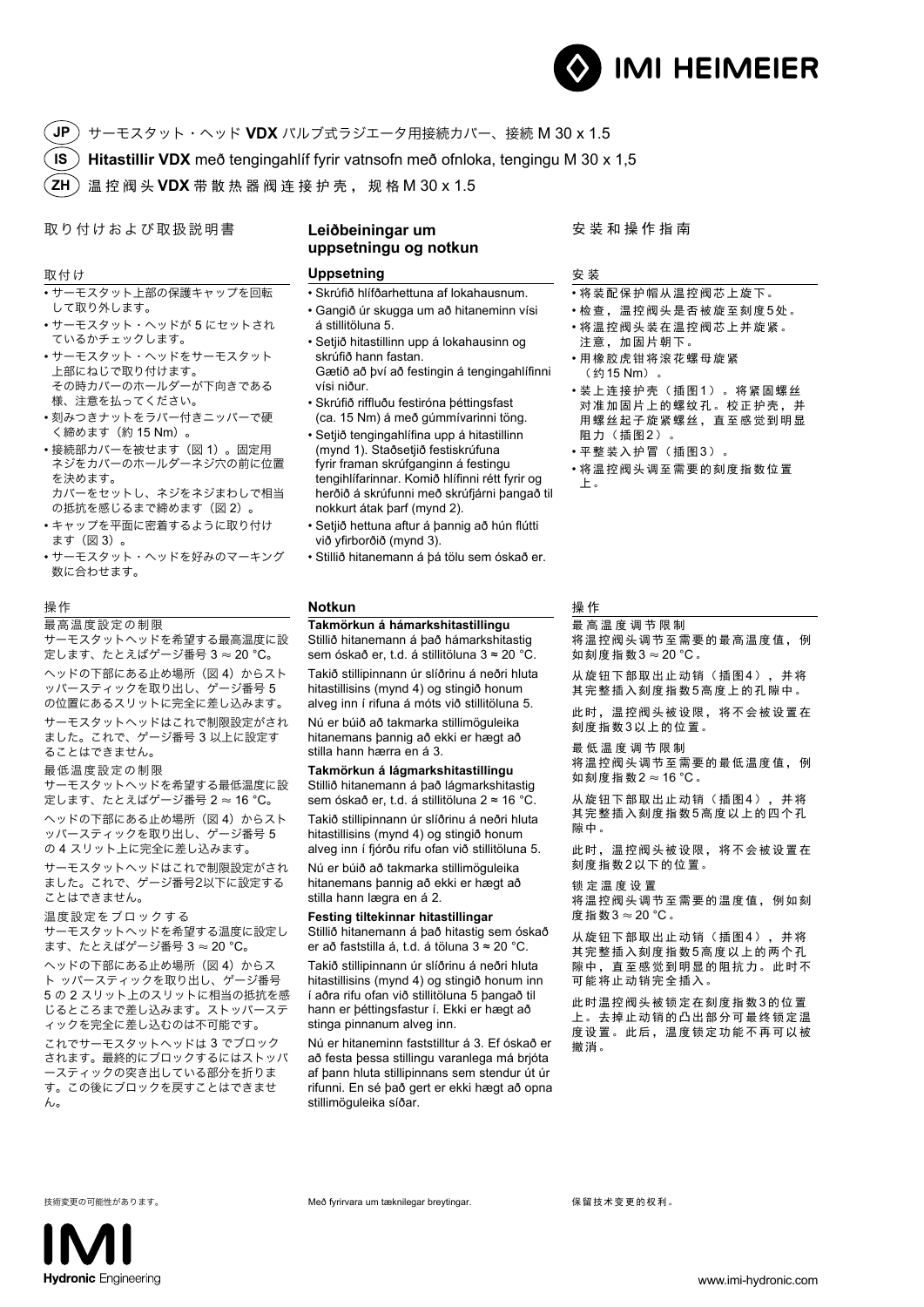- **SL Termostatska glava VDX** S priključno oblogo za ventilske radiatorje, priključek M 30 x 1,5
- **RO ) Cap termostatic VDX** cu protecţie racord pentru supape pentru calorifere, racord M 30 x 1,5
- **LT Termostato galvutė VDX** su jungties gaubtu, skirta radiatoriams su vožtuvais, jungtis M 30 x 1,5

#### **Navodila za montažo in uporabo**

#### **Montaža**

- Z zgornjega dela termostata odvijte zaščitni pokrov.
- Preverite, ali je termostatska glava obrnjena na številko 5.
- Termostatsko glavo namestite na zgornji del termostata in jo privijačite. Pri tem pazite, da je držalo obloge usmerjeno navzdol.
- Narebričano matico močno privijte (pribl. 15 Nm) s pomočjo gumijastih klešč.
- Namestite priključno oblogo (slika 1). Pritrdilni vijak namestite pred navoj držala obloge. Poravnajte oblogo in vijak privijte z izvijačem, dokler ne začutite upora (slika 2).
- Namestite pokrov nazaj, da bo poravnan (slika 3).
- Termostatsko glavo nastavite na želeno številko.

#### **Upravljanje**

#### **Omejitev na največjo**

**temperaturno nastavitev** Termostatsko glavo nastavite na želeno največjo temperaturo, npr. številka 3 ≈ 20 °C. Omejevalni zatič odstranite iz parkirnega položaja na spodnjem delu glave (slika 4) in ga vstavite v utor na višini številke 5. Termostatska glava je sedaj omejena. Nastavitve nad številko 3 sedaj niso več mogoče.

#### **Omejitev na najmanjšo temperaturno nastavitev**

Termostatsko glavo nastavite na želeno najmanjšo temperaturo, npr. številka  $2 \approx 16$  °C.

Omejevalni zatič odstranite iz parkirnega položaja na spodnjem delu glave (slika 4) in ga vstavite štiri utore nad številko 5.

Termostatska glava je sedaj omejena. Nastavitve pod številko 2 sedaj niso več mogoče.

#### **Blokiranje**

#### **temperaturne nastavitve**

Termostatsko glavo nastavite na želeno temperaturo, npr. številka 3 ≈ 20 °C.

Omejevalni zatič odstranite iz parkirnega položaja na spodnjem delu glave (slika 4) in ga vstavite dva utora nad številko 5, da občutno zaskoči. Omejevalnega zatiča ni možno popolnoma vstaviti.

Termostatska glava je sedaj blokirana na nastavitvi 3. Za dokončno blokiranje odlomite del omejevalnega zatiča, ki moli ven. Blokade po tem več ni možno odpraviti.

#### **Instrucţiuni de montaj şi exploatare**

#### **Montarea**

- se deşurubează capacul de protecţie de pe partea superioară a termostatului.
- se verifică dacă capul termostatului este rotit în dreptul cifrei de referință 5.
- se aşează şi se înşurubează capul termostatic pe partea superioară a termostatului. Se va acorda atenţie ca suportul protecţiei să fie îndreptat în jos.
- Piulita zimtată se strânge ferm cu clestele cu fălci cauciucate (cca. 15Nm).
- se aşează protecţia pe racord (fig. 1). Şurubul de fixare se poziţionează înaintea filetului suportului protecţiei. Se aliniază protecţia şi se strânge ferm şurubul cu şurubelniţa până se simte o rezistenţă (fig. 2).
- capacul se introduce aliniat la suprafaţă  $(fia 3)$
- capul termostatic se potriveşte la cifra de referintă dorită.

#### **Exploatare**

#### **Limitarea la un reglaj**

**max. al temperaturii** Capul termostatic se reglează la temperatura max. dorită, de ex. cifra de referinţă  $3 * \approx 20$  °C.

Ştiftul opritor se scoate din poziţia în care se află (fig. 4) şi se introduce complet în fanta de la nivelul cifrei de referintă 5.

Capul termostatic este astfel limitat. Reglaje mai sus de cifra de referinţă 3 nu mai sunt posibile.

#### **Limitarea la un reglaj min. al temperaturii**

Capul termostatic se reglează la temperatura min. dorită, de ex. cifra de referinţă 2 ≈ 16 °C.

Stiftul opritor se scoate din poziția în care se află de pe partea inferioară a capului (fig. 4) şi se introduce complet la patru fante peste cifra de referință 5.

Capul termostatic este astfel limitat. Reglaje mai jos de cifra de referinţă 2 nu mai sunt posibile.

#### **Blocarea unui**

#### **reglaj de temperatură**

Capul termostatic se reglează la temperatura dorită, de ex. cifra de referinţă 3 ≈ 20 °C.

Ştiftul opritor se scoate din poziţia în care se află de pe partea inferioară a capului (fig. 4) şi se introduce până se simte o rezistenţă la două fante peste cifra de referinţă 5. O introducere completă a ştiftului opritor nu este posibilă.

Capul termostatic este astfel blocat la reglajul 3. Pentru blocarea definitivă se rupe partea detaşabilă ieşită în afară a ştiftului opritor. Blocarea nu mai este apoi reversibilă.

#### **Montažo ir eksploatacijos instrukcija**

#### **Montavimas**

- Nusukite termostato viršutinės dalies apsauginį gaubtelį.
- Patikrinkite ar termostato galvutė nustatyta ant atžymos 5.
- Termostato galvutę uždėkite ant viršutinės termostato dalies ir užsukite. Atkreipkite dėmesį į tai, kad gaubto laikiklis būtų nukreiptas į apačią.
- Rievinę movą tvirtai užveržkite guma padengtomis plokščiareplėmis (apie 15 Nm jėga).
- Uždėkite jungties gaubtą (1 pav.). Tvirtinimo varžtą įstatykite prieš gaubto laikiklio sriegius. Gaubtą nustatykite tiesiai ir atsuktuvu įsukite varžtą iki juntamo pasipriešinimo (2 pav.).
- Dangtelį uždėkite lygiai (3 pav.).
- Termostato galvutę nustatykite ant pageidaujamos atžymos.

#### **Eksploatacija**

#### **Nustatymas ribojant**

**maksimalią temperatūrą**  Termostato galvutę nustatyti ant pageidaujamos maks. temperatūros, pvz. atžyma 3 ≈ 20 °C.

Fiksavimo kaištį iš galvutės apatinės dalies išimti (4 pav.) ir pilnai įstatyti į angą esančią ties atžyma 5.

Tokiu būdu termostato galvute reguliuojama temperatūra yra ribojama. Nustatymai virš 3 atžymos daugiau negalimi.

#### **Nustatymas ribojant**

**minimalią temperatūrą**  Termostato galvutę nustatyti ant pageidaujamos min. temperatūros, pvz. atžyma 2 ≈ 16 °C.

Fiksavimo kaištį iš galvutės apatinės dalies išimti (4 pav.) ir pilnai įstatyti jį į ketvirtą angą virš atžymos 5.

Tokiu būdu termostato galvute reguliuojama temperatūra yra ribojama. Nustatymai žemiau 2 atžymos daugiau negalimi.

#### **Nustatymas fiksuojant**

**tam tikrą temperatūrą** 

Termostato galvutę nustatyti ant pageidaujamos temperatūros, pvz. atžyma  $3 ≈ 20 °C$ .

Fiksavimo kaištį iš galvutės apatinės dalies išimti (4 pav.) ir įstatyti jį į antrą angą virš atžymos

5 bei įspausti iki juntamo pasipriešinimo. Fiksavimo kaiščio pilnai įspausti negalima.

Tokiu būdu termostato galvutė užfiksuota ties 3 nustatymo pozicija. Norint galutinai ją užblokuoti reikia išsikišusią fiksavimo kaiščio dalį nulaužti. Po to blokavimą nuimti negalima.